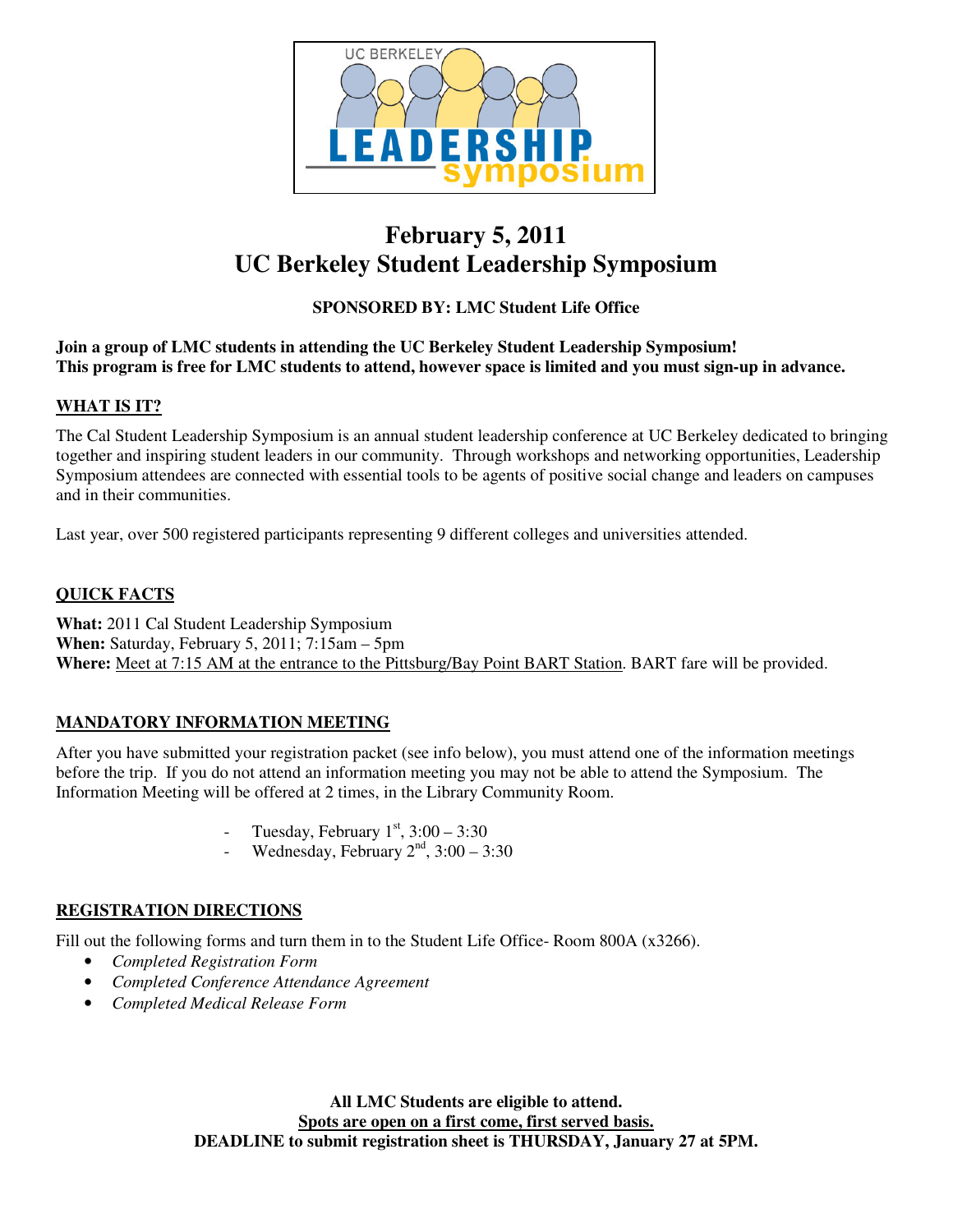

### **TRIP: UC BERKELEY LEADERSHIP SYMPOSIUM DATE: February 5, 2011 REGISTRATION SHEET SPONSORED BY: LMC Student Life Office**

**REGISTRATION DIRECTIONS:** *Fill out this form completely and turn it in to the Student Life Office* (x3266). You must also submit a completed Medical Release Form and Payment in order for your registration to be complete.

Spots are open on a first come, first served basis. DEADLINE to register is Thursday, January 27 at 5PM. **All additional information regarding this trip will be sent via email to the address listed below.**

| Name:<br><u> 1989 - Johann Harry Harry Harry Harry Harry Harry Harry Harry Harry Harry Harry Harry Harry Harry Harry Harry H</u>        | <b>Student ID#:</b> |  |
|-----------------------------------------------------------------------------------------------------------------------------------------|---------------------|--|
| <b>Address:</b><br><u> 1990 - 1990 - 1990 - 1990 - 1990 - 1990 - 1990 - 1990 - 1990 - 1990 - 1990 - 1990 - 1990 - 1990 - 1990 - 199</u> |                     |  |
| <b>Home Phone:</b>                                                                                                                      | <b>Cell Phone:</b>  |  |
| E-mail:                                                                                                                                 |                     |  |

I understand that I am attending this fieldtrip as a representative of my Los Medanos College and that my expenses are paid in part by the college. I understand that I am expected to conduct myself in a responsible manner and agree to the following:

- I am currently enrolled at Los Medanos College.
- No unauthorized personal vehicles are permitted to be driven without the approval of the staff.
- I am aware that the California State Education Code and the policies of the Contra Costa Community College District prohibit possession or use of alcoholic beverages or any controlled substance during the college function, regardless of attendee's age. (Prescriptions should be registered when turning in your application, for your own protection).
- I understand that no inappropriate behavior will be permitted, nor any behavior that would endanger the undersigned or others. I also understand that I am responsible for any damages I cause to any facility while attending this trip.
- I agree I will not invite any outside visitors to participate in program activities without having obtained prior approval from the staff leader in charge.
- I understand that this activity is an official college field trip and that I am required to attend all possible sessions.
- I understand that any infraction may result in possible disciplinary action and may result in immediate dismissal from the activities and that I will then become responsible for making other arrangements for my return to the college.
- All participants must stay within the designated areas announced.
- Any exceptions must be approved by the staff leader one (1) week prior to the event date.
- I understand that if any of the aforementioned conditions are broken, I will be removed from the program activities and placed under observation by a member of the college staff and disciplinary action according to Los Medanos College Student Discipline and Suspension guidelines will be enforced.

#### By signing this form, I understand that I must abide by this Code of Conduct Attendance Agreement. I understand that I must travel and remain with the group all times and that I must follow all instructions of the staff leader in charge.

Additionally, I understand that I will not be officially registered to attend this trip until payment has been made in full. *I also understand that there are NO REFUNDS once payment has been made.*

|                                    | Date:                                                    |
|------------------------------------|----------------------------------------------------------|
| (For Students under 18 years ONLY) | Date: $\qquad \qquad \qquad \qquad \qquad \qquad \qquad$ |
| <b>OFFICE USE ONLY:</b>            |                                                          |
|                                    | Entered on Roster:                                       |